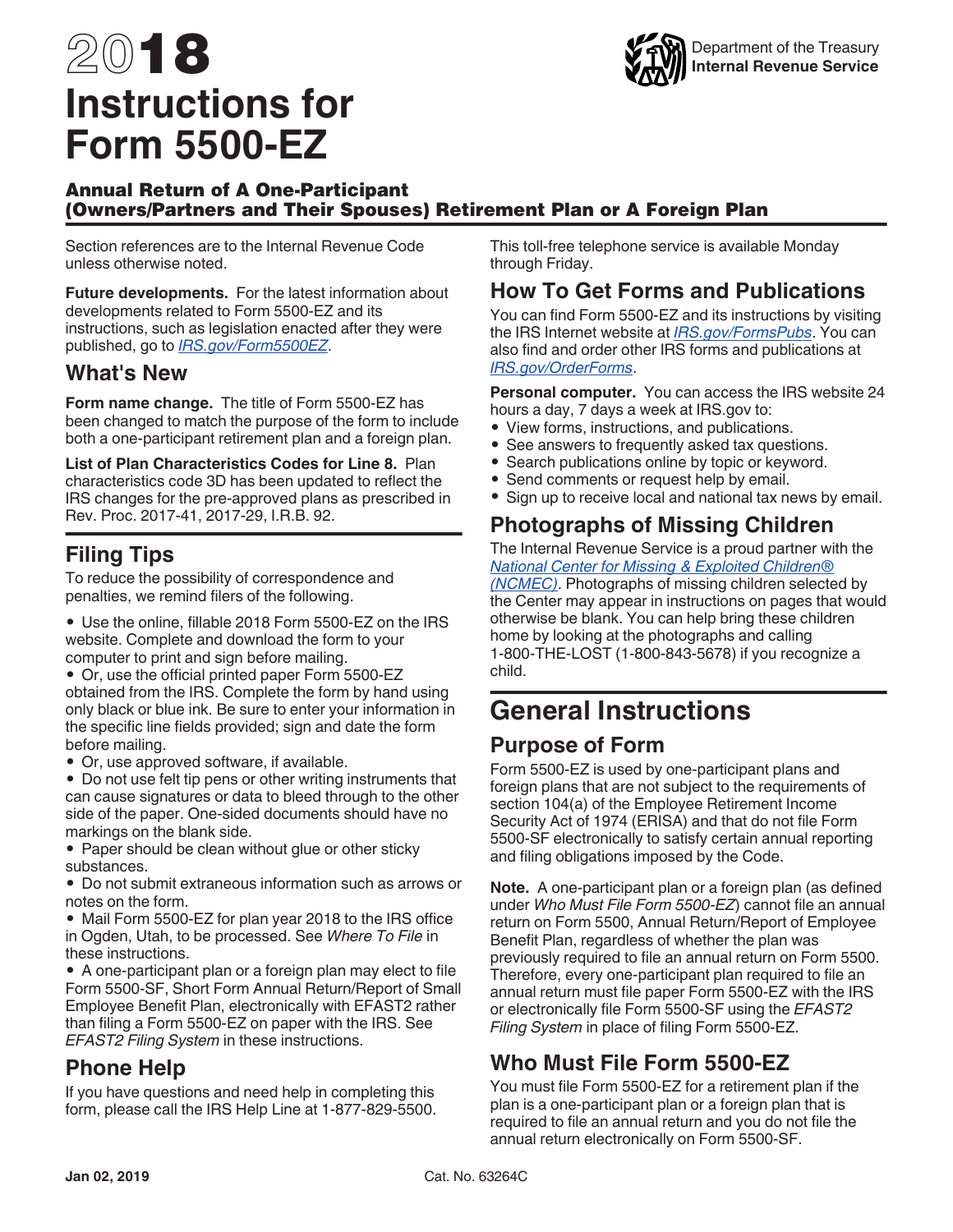A one-participant plan means a retirement plan (that is, a defined benefit pension plan or a defined contribution profit-sharing or money purchase pension plan), other than an Employee Stock Ownership Plan (ESOP), which:

1. Covers only you (or you and your spouse) and you (or you and your spouse) own the entire business (which may be incorporated or unincorporated); or

2. Covers only one or more partners (or partners and their spouses) in a business partnership; and

3. Does not provide benefits for anyone except you (or you and your spouse) or one or more partners (or partners and their spouses).

A one-participant plan must file an annual return unless the plan meets the conditions for not filing under *Who Does Not Have To File Form 5500-EZ* below.

A foreign plan means a pension plan that is maintained outside the United States primarily for nonresident aliens.

A foreign plan is required to file an annual return if the employer who maintains the plan is:

• A domestic employer, or

• A foreign employer with income derived from sources within the United States (including foreign subsidiaries of domestic employers) if contributions to the plan are deducted on its U.S. income tax return.

*Do not file an annual return for a plan that is a qualified foreign plan within the meaning of*  **discript 404A(e)** that does not qualify for the *treatment provided in section 402(d).*

**Note.** If you are not eligible to file the Form 5500-EZ for a plan that is subject to the reporting requirements in section 104 of ERISA, you must electronically file Form 5500 or, if eligible, Form 5500-SF.

#### **Who Does Not Have To File Form 5500-EZ**

You do not have to file Form 5500-EZ for the 2018 plan year for a one-participant plan if the total of the plan's assets and the assets of all other one-participant plans maintained by the employer at the end of the 2018 plan year does not exceed \$250,000, unless 2018 is the final plan year of the plan. For more information on final plan years, see *Final Return*, later.

**Example.** If a plan meets all the requirements for filing Form 5500-EZ and its total assets (either alone or in combination with one or more one-participant plans maintained by the employer) exceed \$250,000 at the end of the 2018 plan year, Form 5500-EZ must be filed for each of the employer's one-participant plans including those with less than \$250,000 in assets for the 2018 plan year.

**Note.** You should use the total plan assets as listed as of the end of the plan year on line 6a(2) of this form to determine whether the plan(s) assets exceed \$250,000. If an employer maintains one or more one-participant plans, the total assets of all one-participant plans combined must be counted towards the amount of \$250,000.

## **How To File**

**Paper forms for filing.** The 2018 Form 5500-EZ must be filed on paper. File the official IRS printed Form 5500-EZ or the downloadable form found on the IRS website; or use approved software, if available.

You can complete the online, fillable 2018 Form 5500-EZ found on the IRS website and download it to your computer to print and sign before mailing to the address specified in these instructions. See *Where To File.*

You can obtain the official IRS printed 2018 Form 5500-EZ from the IRS to complete by hand with pen or typewriter using blue or black ink. Entries should not exceed the lines provided on the form. Abbreviate if necessary. Paper forms are available from the IRS as discussed earlier in *How To Get Forms and Publications*.

**Mandatory electronic filing.** A filer must file the Form 5500-SF electronically (see *EFAST2 Filing System*) instead of filing a paper Form 5500-EZ if the filer is required to file at least 250 returns of any type with the IRS, including information returns (for example, Forms W-2 and Forms 1099), income tax returns, employment tax returns, and excise tax returns, during the calendar year that includes the first day of the applicable plan year. If a filer is required to file a Form 5500-SF electronically but does not, the filer is considered to have not filed the form even if a paper Form 5500-EZ is submitted. See Treasury Regulations section 301.6058-2 for more information on mandatory electronic filing of employee retirement benefit plan returns. The IRS may waive the requirements to file Form 5500-SF electronically in cases of undue economic hardship. For information on filing a request for a hardship waiver, see Rev. Proc. 2015-47, 2015-39 I.R.B. 419, available at *[www.irs.gov/irb/](https://www.irs.gov/irb/2015-39_IRB/ar16.html) [2015-39\\_IRB/ar16.html](https://www.irs.gov/irb/2015-39_IRB/ar16.html)*.

#### **EFAST2 Filing System**

One-participant plans and foreign plans may satisfy their filing obligation under the Code by filing Form 5500-SF electronically under EFAST2 in place of Form 5500-EZ (on paper).

One-participant plans and foreign plans need complete only the following questions on the Form 5500-SF.

- Part I, lines A, B, and C;
- Part II, lines  $1a-5b$ ,  $5d(1)$ ,  $5d(2)$ , and  $5(e)$ ;
- Part III, lines 7a–c, and 8a;
- Part IV, line 9a;
- Part V, line 10g; and
- Part VI, lines 11–12e.

Under EFAST2, you must electronically file the 2018 Forms 5500 and 5500-SF using EFAST2's web-based filing system or you may file through an EFAST2-approved vendor. The 2018 Form 5500-EZ will be filed on paper and cannot be filed with this electronic system. For more information, see the EFAST2 website at *[www.efast.dol.gov](http://www.efast.dol.gov/)*. For telephone assistance, call the EFAST2 Help Line at 1-866-GO-EFAST (1-866-463-3278). The EFAST2 Help Line is available Monday through Friday.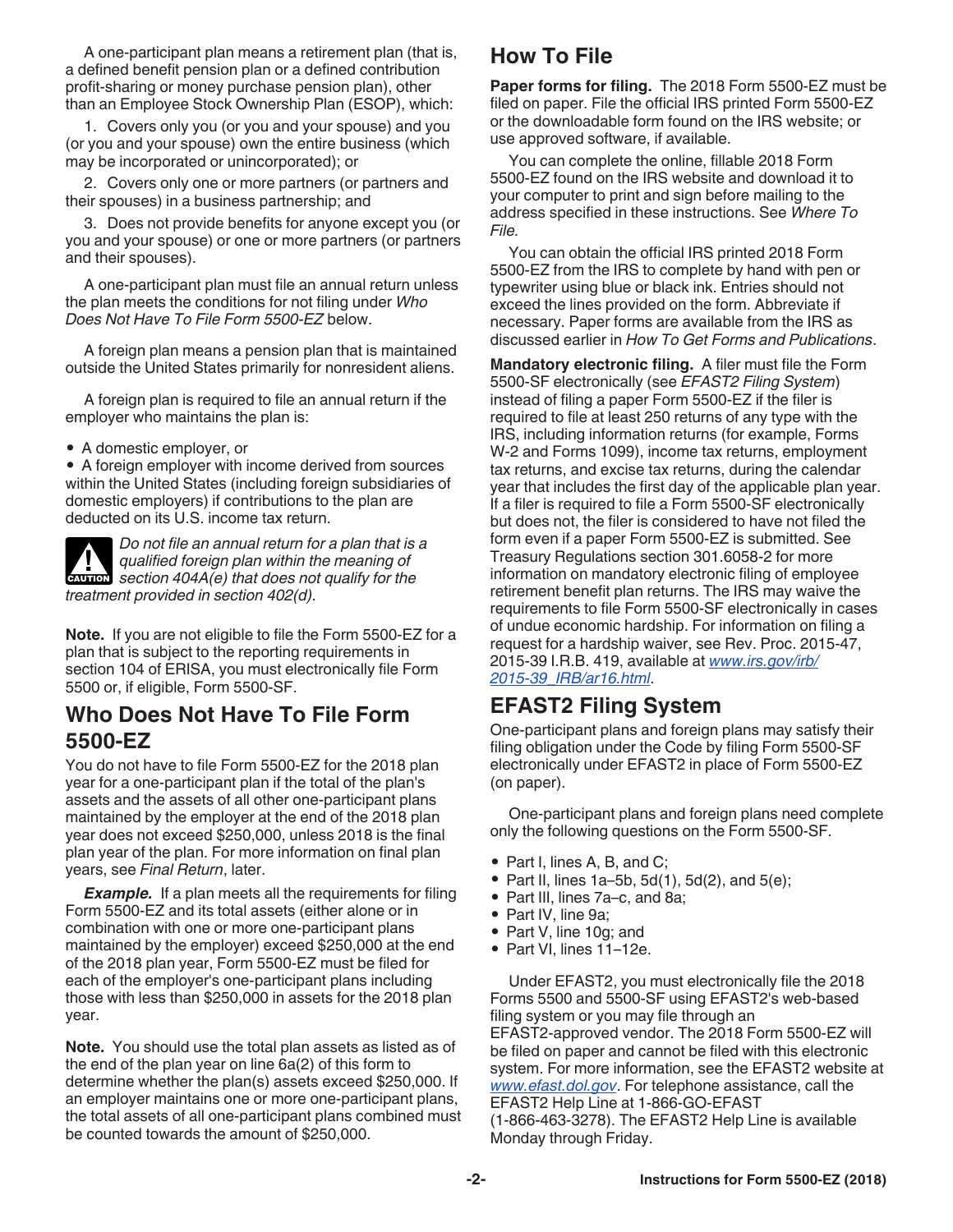**Note (1).** A filer must file Form 5500-SF electronically instead of filing Form 5500-EZ if the filer is required to file at least 250 returns of any type with the IRS during the calendar year. See *How To File* for more information.

**Note (2).** If a filer is not subject to the IRS mandatory electronic filing requirement under Treasury Regulations section 301.6058-2, a Form 5500-SF may also be filed for a one-participant plan or a foreign plan instead of filing Form 5500-EZ regardless of whether or not the plan covered more than 100 participants at the beginning of the plan year or satisfies other conditions listed in the Instructions for Form 5500-SF.

**Note (3).** Information filed on Form 5500-EZ and Form 5500-SF is required to be made available to the public. However, the information for a one-participant plan or a foreign plan whether electronically filed with EFAST2 using a Form 5500-SF or filed on paper using a Form 5500-EZ will not be published on the Internet.

## **What To File**

Plans required to file an annual return for one-participant (owners and their spouses) retirement plans or foreign plans may file Form 5500-EZ in accordance with its instructions. Filers of Form 5500-EZ are not required to file schedules or attachments related to Form 5500 with the 2018 Form 5500-EZ. However, you must collect and retain for your records completed **Schedule MB (Form 5500), Multiemployer Defined Benefit Plan and Certain Money Purchase Plan Actuarial Information**, if applicable, and completed and signed **Schedule SB (Form 5500), Single-Employer Defined Benefit Plan Actuarial Information**, if applicable. Even though you do not have to file the Schedule MB (Form 5500) or Schedule SB (Form 5500) with the 2018 Form 5500-EZ, you are still required to both perform an annual valuation and maintain the funding records associated with plan funding in the same manner as a plan for which the applicable schedule must be filed.

**Eligible combined plans.** The Pension Protection Act of 2006 established rules for a new type of pension plan, an "eligible combined plan," effective for plan years beginning after December 31, 2009. An eligible combined plan consists of a defined benefit plan and a defined contribution plan that includes a qualified cash or deferred arrangement under section 401(k). The assets of the two plans are held in a single trust, but clearly identified and allocated between plans. The eligible combined plan design is available only to employers that:

• Employed an average of at least 2, but no more than 500, employees on business days during the calendar year prior to the establishment of the eligible combined plan; and

• Employ at least 2 employees on the first day of the plan year that the plan is established.

Because an eligible combined plan includes both a defined benefit plan and a defined contribution plan, the Form 5500-EZ filed for the plan must include all the information that would be required for either a defined benefit plan or a defined contribution plan.

**Note.** The 2018 Schedule MB (Form 5500) and the 2018 Schedule SB (Form 5500) are available only electronically from the Department of Labor website at *[www.efast.dol.gov](http://www.efast.dol.gov)*. You can complete the schedules online and print them out for your records. If you are a Form 5500-EZ filer, **do not** attempt to electronically file the Schedule MB or Schedule SB related to your 2018 Form 5500-EZ filing.

#### **When To File**

File the 2018 return for plan years that started in 2018. Form 5500-EZ must be filed by the last day of the 7th calendar month after the end of the plan year that began in 2018 (not to exceed 12 months in length).

**Note.** If the filing due date falls on a Saturday, Sunday, or legal holiday, the return may be filed on the next day that is not a Saturday, Sunday, or legal holiday.

#### **Where To File**

File the Form 5500-EZ at the following address:

Department of the Treasury Internal Revenue Service Ogden, UT 84201-0020

**Private delivery services (PDSs).** You can use certain private delivery services designated by the IRS to meet the "timely mailing as timely filing/paying" rule for tax returns and payments. Go to *[IRS.gov/PDS](https://www.irs.gov/pds)* for the current list of designated services.

The PDS can tell you how to get written proof of the mailing date.

Private delivery services use the following address:

Internal Revenue Submission Processing Center 1973 Rulon White Blvd. Ogden, UT 84201

## **Who Must Sign**

The plan administrator or employer (owner) must sign and date paper Form 5500-EZ for the 2018 filing.

#### **Penalties**

The Internal Revenue Code imposes a penalty of \$25 a day (up to \$15,000) for not filing returns in connection with pension, profit-sharing, etc., plans by the required due date.

## **Specific Instructions**

## **Part I – Annual Return Identification Information**

Enter the calendar or fiscal year beginning and ending dates of the plan year (not to exceed 12 months in length) for which you are reporting information. Express the date in numerical month, day, and year in the following order "MM/DD/YYYY" (for example, "01/01/2018").

For a plan year of less than 12 months (short plan year), insert the short plan year beginning and ending dates on the line provided at the top of the form. For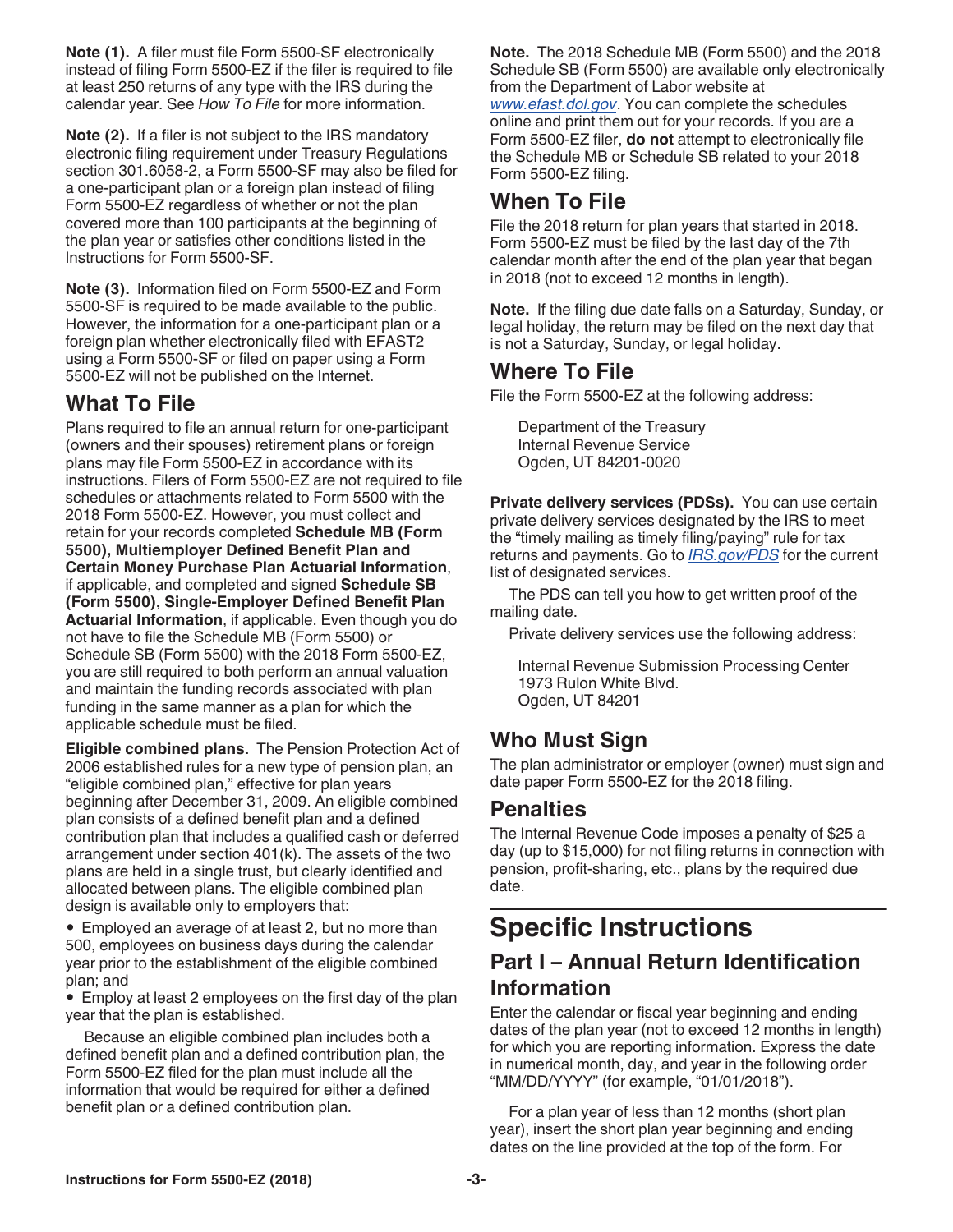purposes of this form, the short plan year ends on the date of the change in accounting period or the complete distribution of the plan's assets.

#### **First Return**

Check **box A(1)** if this is the first filing for this plan. Do not check this box if you have ever filed for this plan, even if it was a different form (for example, Form 5500).

#### **Amended Return**

Check **box A(2)** if you are filing an amended Form 5500-EZ to correct errors and/or omissions in a previously filed annual return for the 2018 plan year. The amended Form 5500-EZ must conform to the requirements under the *How To File* section, earlier.

If you are filing an amendment for a "one-participant plan" that filed a Form 5500-SF electronically, you may submit the amendment either electronically using the Form 5500-SF with EFAST2 or on paper using the Form 5500-EZ with the IRS. If you are filing an amended return for a one-participant plan that previously filed on a paper Form 5500-EZ, you must submit the amended return using the paper Form 5500-EZ with the IRS.

#### **Short Plan Year**

Check **box A(4)** if this form is filed for a period of less than 12 months. Show the dates at the top of the form.

For a short plan year, file a return by the last day of the 7th month following the end of the short plan year. Modify the heading of the form to show the beginning and ending dates of your short plan year and check **box A(4)** for a short plan year. If this is also the first or final return filed for the plan, check the appropriate box (**box A(1)** or **A(3)**).

#### **Final Return**

All one-participant plans and all foreign plans should file a return for their final plan year indicating that all assets have been distributed.

Check **box A(3)** if all assets under the plan(s) (including insurance/annuity contracts) have been distributed to the participants and beneficiaries or distributed or transferred to another plan. The final plan year is the year in which distribution of all plan assets is completed.

#### **Extension of Time To File**

Check **box B** if either of the following applies.

1. You are filing a Form 5558, Application for Extension of Time To File Certain Employee Plan Returns. (**Do not attach** Form 5558 to your Form 5500-EZ. See below for more information.)

2. You are using an extension based on the extended due date of your federal income tax return. (See the *Note*  below.)

A one-time extension of time to file Form 5500-EZ (up to 21/2 months) may be obtained by filing Form 5558 on or before the normal due date (not including any extensions) of the return. You must file Form 5558 with the IRS.

Approved copies of the Form 5558 will not be returned to the filer. A copy of the completed extension request must be retained with the plan's records.

See the instructions for Form 5558 and file it with the Department of the Treasury, Internal Revenue Service Center, Ogden, UT 84201-0045.

**Note.** Line A of the Form 5558 asks for "Name of filer, plan administrator, or plan sponsor." The name of the plan sponsor is generally the same as the employer name for a one-participant plan.

**Note.** Filers are automatically granted an extension of time to file Form 5500-EZ until the extended due date of the federal income tax return of the employer (and are not required to file Form 5558) if all of the following conditions are met.

1. The plan year and the employer's tax year are the same;

2. The employer has been granted an extension of time to file its federal income tax return to a date later than the normal due date for filing the Form 5500-EZ; and

3. A copy of the application for extension of time to file the federal income tax return is retained with the plan's records.

Be sure to check **box B** at the top of the form. An extension granted by using this exception cannot be extended further by filing a Form 5558 after the normal due date (without extension) of Form 5500-EZ.

#### **Foreign Plan**

Check **box C** if the return is filed by a foreign plan. See *Who Must File Form 5500-EZ*, earlier.

#### **Late Filer Penalty Relief Program**

The IRS Late Filer Penalty Relief Program for late annual reporting for non-Title I retirement plans (one-participant plans and certain foreign plans) provides administrative relief to plan administrators and plan sponsors from the penalties otherwise applicable under sections 6652(e) and 6692 for failing to timely comply with the annual reporting requirements imposed under sections 6047(e), 6058, and 6059. Rev. Proc. 2015-32 provides, in general, that an applicant under the program must print in red letters in the top margin above the Form 5500-EZ's title on the first page of the return: "Delinquent Return Submitted under Rev. Proc. 2015-32, Eligible for Penalty Relief." A filer who marks **box D** and submits the delinquent 2018 Form 5500-EZ under the program is not required to also mark the return as described in Rev. Proc. 2015-32. The return must still be marked as described in Rev. Proc. 2015-32 for delinquent returns for years earlier than 2018 or if **box D** is not marked on the 2018 return. Please be aware that each submission under the program must include a completed paper copy of Form 14704 attached to the front of the oldest delinquent return in the submission. Form 14704 can be found at *[www.irs.gov/](https://www.irs.gov/pub/irs-pdf/f14704.pdf) [pub/irs-pdf/f14704.pdf](https://www.irs.gov/pub/irs-pdf/f14704.pdf)*. See Rev. Proc. 2015-32, 2015-24 I.R.B. 1063, for more information.

#### **Part II – Basic Plan Information**

**Line 1a.** Enter the formal name of the plan.

**Line 1b.** Enter the three-digit plan number (PN) that the employer assigned to the plan. Plans should be numbered consecutively starting with 001.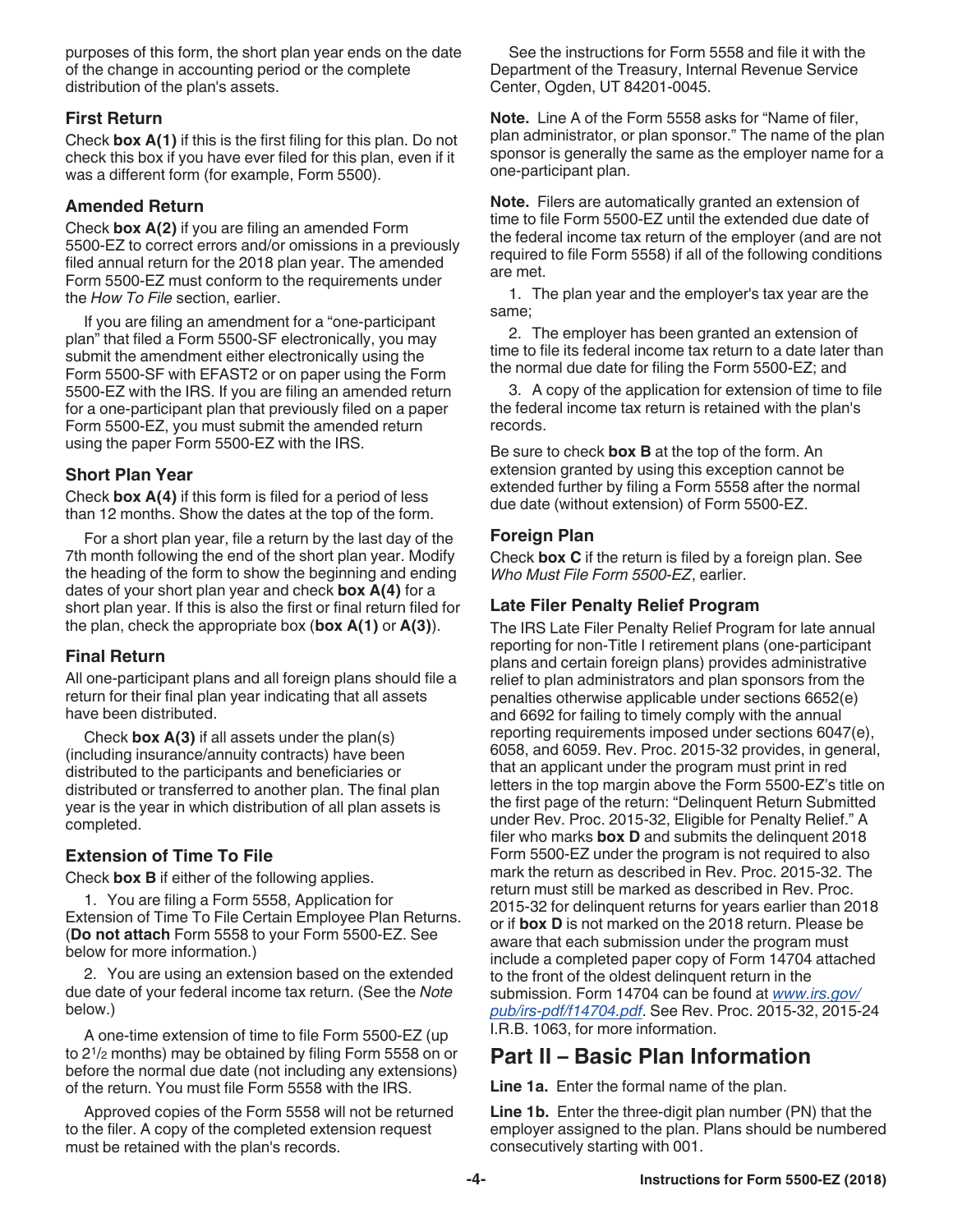Once a plan number is used for a plan, it must be used as the plan number for all future filings of returns for the plan, and this number may not be used for any other plan even after the plan is terminated.

**Line 1c.** Enter the date the plan first became effective.

**Line 2a.** Each row is designed to contain specific information regarding the employer. Please limit your response to the information required in each row as specified below.

1. Enter in the first row the name of the employer.

2. Enter in the second row the trade name if different from the name entered in the first row.

3. Enter in the third row the in care of ("C/O") name.

4. Enter in the fourth row the street address. A post office box number may be entered if the Post Office does not deliver mail to the employer's street address.

5. Enter in the fifth row the name of the city, the two-character abbreviation of the U.S. state or possession and ZIP code.

**Note.** You can use Form 8822-B, Change of Address or Responsible Party — Business, to notify the IRS if you changed your business mailing address, your business location, or the identity of your responsible party.

*Foreign address.* For foreign addresses, enter the information in the order of the city or town, state or province, country, and ZIP or foreign postal code. Follow the country's practice in placing the postal code in the address. Do not abbreviate the country name.

**Line 2b.** Enter the employer's nine-digit employer identification number (EIN). For example, 00-1234567. Do not enter a social security number (SSN).

Employers without an EIN must apply for one as soon as possible. EINs are issued by the IRS. You can apply for an EIN:

• Online — Go to the IRS website at *[IRS.gov/Businesses](https://www.irs.gov/businesses)*  and click on "Employer ID Numbers." The EIN is issued immediately once the application information is validated.

• By mailing or faxing Form SS-4, Application for Employer Identification Number.



*The online application process is not yet available for plans with addresses in foreign countries.*  **Formally for plans with addresses in foreign countries.<br>
<b>EXULION** Foreign plans may not apply for an EIN online but *must use one of the other methods to apply. However, foreign plans may call 267-941-1099 (not a toll-free number) to apply for an EIN. For more information, see the Instructions for Form SS-4.*

**Line 2c.** Enter the employer's telephone number including the area code.

**Line 2d.** Enter the six-digit applicable code that best describes the nature of the plan sponsor's business from the list of principal business activity codes later in these instructions.

**Line 3a.** Each row is designed to contain specific information regarding the plan administrator. Please limit your response to the information required in each row of boxes as specified below.

1. Enter in the first row the name of the plan administrator unless the administrator is the employer identified in line 2a. If this is the case, enter the word "Same" on line 3a and leave the remainder of line 3a, and all of lines 3b and 3c, blank.

2. Enter in the second row any in care of ("C/O") name.

3. Enter in the third row the street address. A post office box number may be entered if the Post Office does not deliver mail to the administrator's street address.

4. Enter in the fourth row the name of the city, the two-character abbreviation of the U.S. state or possession and ZIP code.

*Foreign address.* For foreign addresses, enter the information in the order of the city or town, state or province, country, and ZIP or foreign postal code. Follow the country's practice in placing the postal code in the address. Do not abbreviate the country name.

**Line 3b.** Enter the plan administrator's nine-digit EIN. A plan administrator must have an EIN for Form 5500-EZ reporting purposes. If the plan administrator does not have an EIN, apply for one as explained in the instructions for line 2b.

**Line 3c.** Enter the plan administrator's telephone number including the area code.

**Lines 4a–4d.** If the employer's name, the employer's EIN, and/or the plan name has changed since the last return was filed for this plan, enter the employer's name and EIN, the plan name, and the plan number as it appeared on the last return filed for this plan.

**Line 5a(1).** Enter the total number of participants at the beginning of the plan year.

**Line 5a(2).** Enter the total number of active participants at the beginning of the plan year.

**Line 5b(1).** Enter the total number of participants at the end of the plan year.

**Line 5b(2).** Enter the total number of active participants at the end of the plan year.

"Participant" for purpose of lines 5a(1)–5b(2) means any individual who is included in one of the categories below.

1. Active participants (for example, any individuals who are currently in employment covered by the plan and who are earning or retaining credited service under the plan) including:

• Any individuals who are eligible to elect to have the employer make payments under a section 401(k) qualified cash or deferred arrangement, and

• Any nonvested individuals who are earning or retaining credited service under the plan.

This category does not include (a) nonvested former employees who have incurred the break in service period specified in the plan or (b) former employees who have received a "cash-out" distribution or deemed distribution of their entire nonforfeitable accrued benefit.

2. Retired or separated participants receiving benefits (for example, individuals who are retired or separated from employment covered by the plan and who are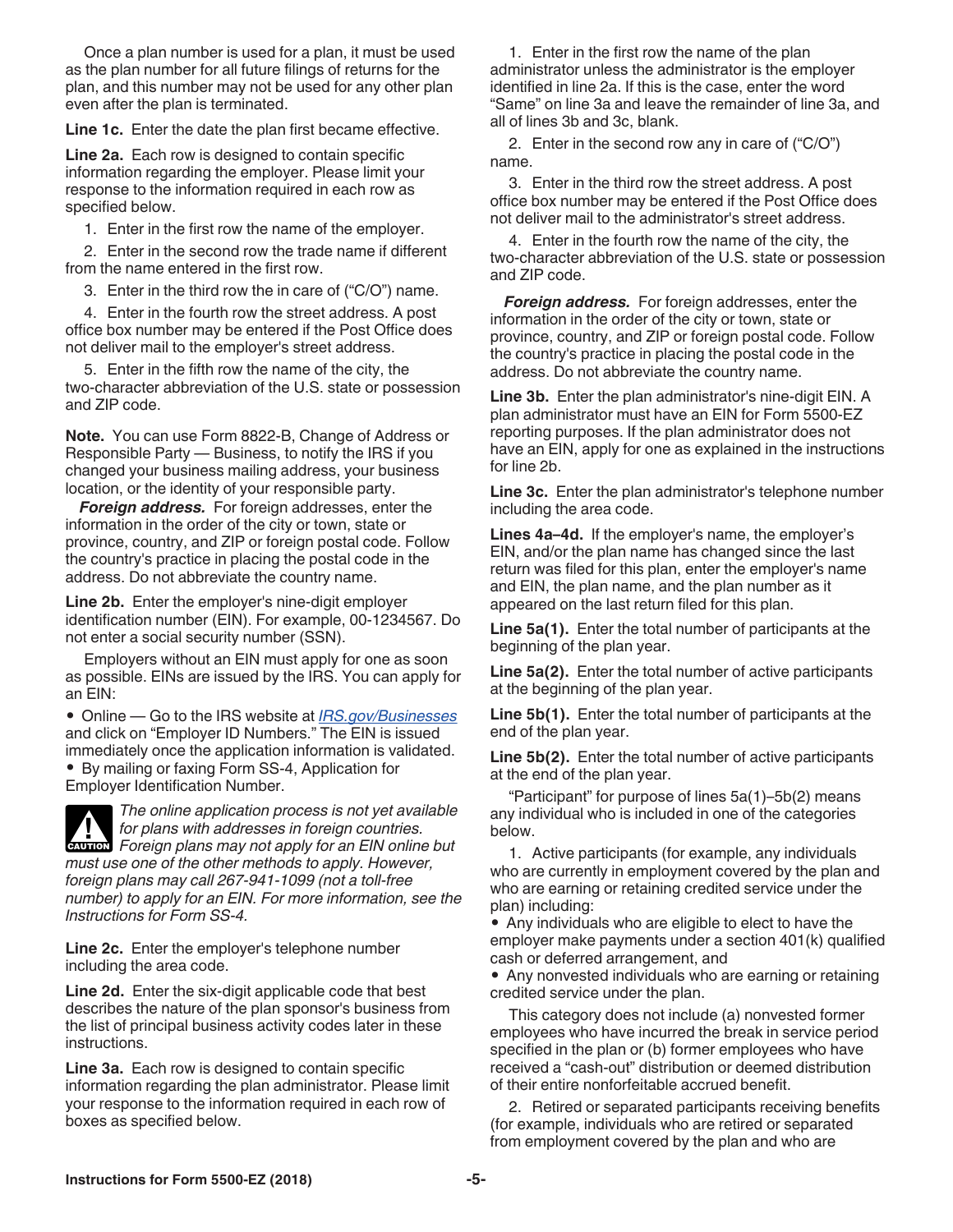receiving benefits under the plan). This category does not include any individual to whom an insurance company has made an irrevocable commitment to pay all the benefits to which the individual is entitled under the plan.

3. Other retired or separated participants entitled to future benefits (for example, any individuals who are retired or separated from employment covered by the plan and who are entitled to begin receiving benefits under the plan in the future). This category does not include any individual to whom an insurance company has made an irrevocable commitment to pay all the benefits to which the individual is entitled under the plan.

4. Deceased individuals who had one or more beneficiaries who are receiving or are entitled to receive benefits under the plan. This category does not include any individual to whom an insurance company has made an irrevocable commitment to pay all the benefits to which the beneficiaries of that individual are entitled under the plan.

**Line 5c.** Include any individual who terminated employment during this plan year, whether or not he or she (a) incurred a break in service, (b) received an irrevocable commitment from an insurance company to pay all the benefits to which he or she is entitled under the plan, and/or (c) received a cash distribution or deemed cash distribution of his or her nonforfeitable accrued benefit.

## **Part III – Financial Information**

**Note.** The cash, modified cash, or accrual basis accounting methods may be used for recognition of transactions in Part III, as long as you use one method consistently. Amounts reported on lines 6a, 6b, and 6c for the beginning of the plan year must be the same as reported for the end of the plan year on the return for the preceding plan year. Use whole dollars only.

**Line 6a.** "Total plan assets" include rollovers and transfers received from other plans, unrealized gains and losses such as appreciation/depreciation in assets. It also includes specific assets held by the plan at any time during the plan year (for example, partnership/joint venture interests, employer real property, real estate (other than employer real property), employer securities, loans (participant and non-participant loans), and tangible personal property).

Enter the total amount of plan assets at the beginning of the plan year in column (1). Do not include contributions designated for the 2018 plan year in column (1). Enter the total amount of plan assets at the end of the plan year in column (2).

**Line 6b.** Liabilities include but are not limited to benefit claims payable, operating payables, acquisition indebtedness, and other liabilities. Do not include the value of future distributions that will be made to participants.

**Lines 7a and 7b.** Enter the total cash contributions received and/or receivable by the plan from employers and participants during the plan year.

**Line 7c.** Enter the amount of all other contributions including transfers or rollovers received from other plans valued on the date of contribution.

## **Part IV – Plan Characteristics**

**Line 8.** Enter all applicable plan characteristics codes that applied during the reporting year from the List of Plan Characteristics Codes shown later that describe the characteristics of the plan being reported.

**Note.** In the case of an eligible combined plan under section 414(x) and ERISA section 210(e), the codes entered in the boxes on line 9 must include any codes applicable for either the defined benefit pension features or the defined contribution pension features of the plan.

### **Part V – Compliance and Funding Questions**

**Line 9.** You must check "Yes" if the plan had any participant loans outstanding at any time during the plan year and enter the amount outstanding as of the end of the plan year.

Enter on this line all loans to participants, including residential mortgage loans that are subject to section 72(p). Include the sum of the value of the unpaid principal balances, plus accrued but unpaid interest, if any, for participant loans made under an individual account plan with investment experience segregated for each account made in accordance with 29 CFR 2550.408b-1 and which are secured solely by a portion of the participant's vested accrued benefit. When applicable, combine this amount with the current value of any other participant loans. Do not include a participant loan that has been deemed distributed.

**Line 10.** Check "Yes" if this plan is a defined benefit plan subject to the minimum funding standard requirements of section 412.

**Line 10a.** Enter the unpaid minimum required contribution for all years from line 40 of Schedule SB (Form 5500).

If the plan is a defined benefit plan, the enrolled actuary must complete and sign the 2018 Schedule SB (Form 5500) and forward it no later than the filing due date to the person responsible for filing Form 5500-EZ. The completed Schedule SB is subject to the records retention provisions of the Code. See the 2018 Instructions for Form 5500 for more information about Schedule SB.

**Line 11a.** If a waiver of the minimum funding standard for a prior year is being amortized in the current plan year, enter the month, day, and year (MM/DD/YYYY) the letter ruling was granted.

If a money purchase defined contribution plan (including a target benefit plan) has received a waiver of the minimum funding standard, and the waiver is currently being amortized, complete lines 3, 9, and 10 of Schedule MB (Form 5500). See the Instructions for Schedule MB in the Instructions for Form 5500. **Do not attach** Schedule MB to the Form 5500-EZ. Instead, keep the completed Schedule MB in accordance with the applicable records retention requirements.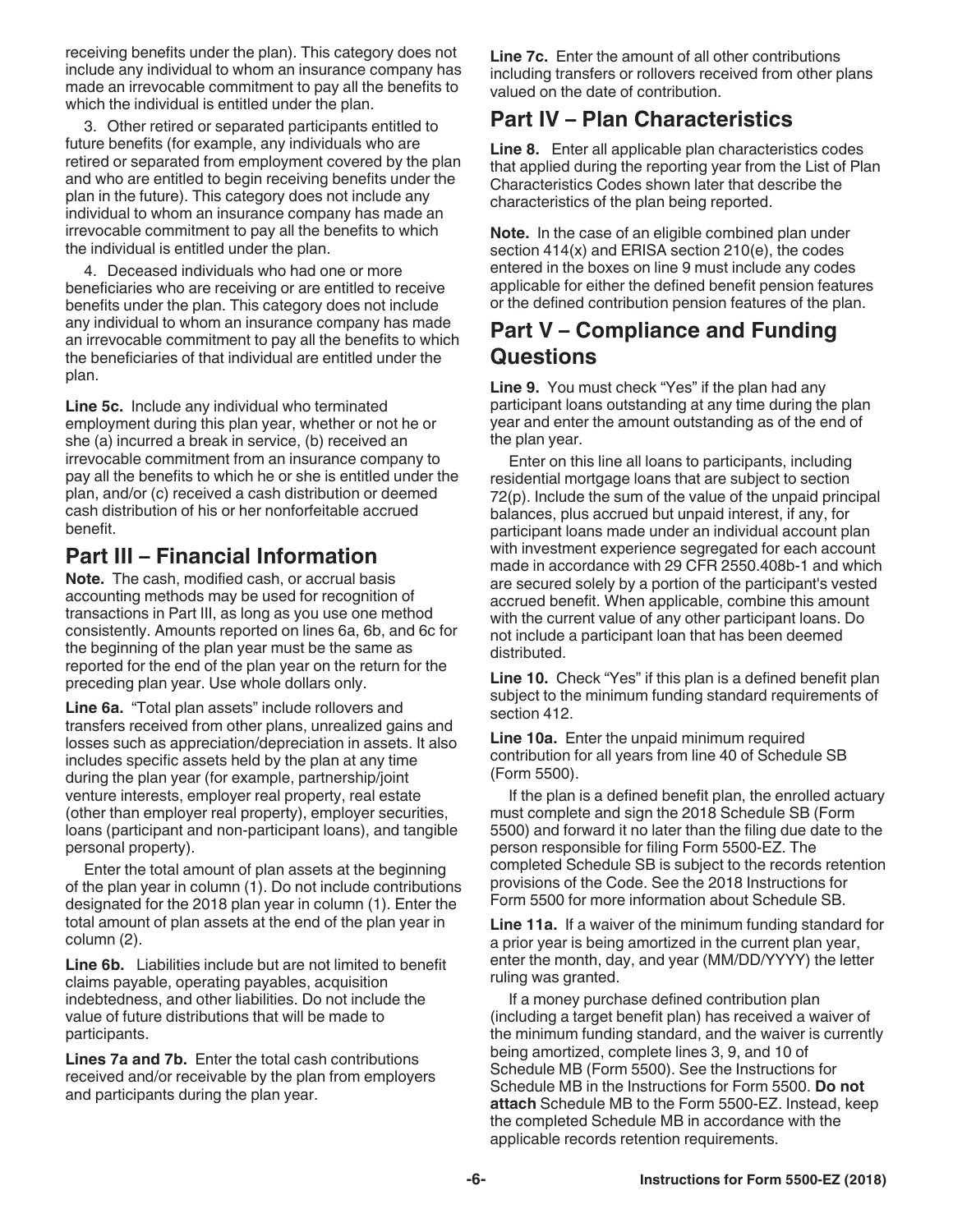**Privacy Act and Paperwork Reduction Act Notice.** We ask for the information on this form to carry out the Internal Revenue laws of the United States. This form is required to be filed under section 6058(a). Section 6109 requires you to provide your identification number. If you fail to provide this information in a timely manner or if you provide false or fraudulent information, you may be subject to penalties. Section 6104(b) makes the information contained in this form publicly available. Therefore, the information will be given to anyone who asks for it and may be given to the Pension Benefit Guaranty Corporation (PBGC) for administration of ERISA, the Department of Justice for civil and criminal litigation, and cities, states, the District of Columbia, and U.S. commonwealths and possessions for use in administering their tax laws. We may also disclose this information to other countries under a treaty, to federal and state agencies to enforce federal non-tax criminal laws, and to federal law enforcement and intelligence agencies to combat terrorism.

You are not required to provide the information requested on a form that is subject to the Paperwork Reduction Act unless the form displays a valid OMB control number. Books or records relating to a form or its instructions must be retained as long as their contents may become material in the administration of the Internal Revenue Code. Generally, the Form 5500 series return/reports and some of the related schedules are open to public inspection.

The time needed to complete and file this form will vary depending on individual circumstances. The estimated average time is:

| 19 hr., 07 min. |
|-----------------|
| 3 hr., 01 min.  |
| 5 hr., 19 min.  |
| 32 min.         |

If you have suggestions for making this form simpler, we would be happy to hear from you. You can send us comments from *[IRS.gov/FormComment](https://www.irs.gov/uac/comment-on-tax-forms-and-publications)*. Or you can write to the Internal Revenue Service, Tax Forms and Publications Division, 1111 Constitution Ave. NW, IR-6526, Washington, DC 20224. Do not send this form to this address. Instead, see *Where To File*, earlier.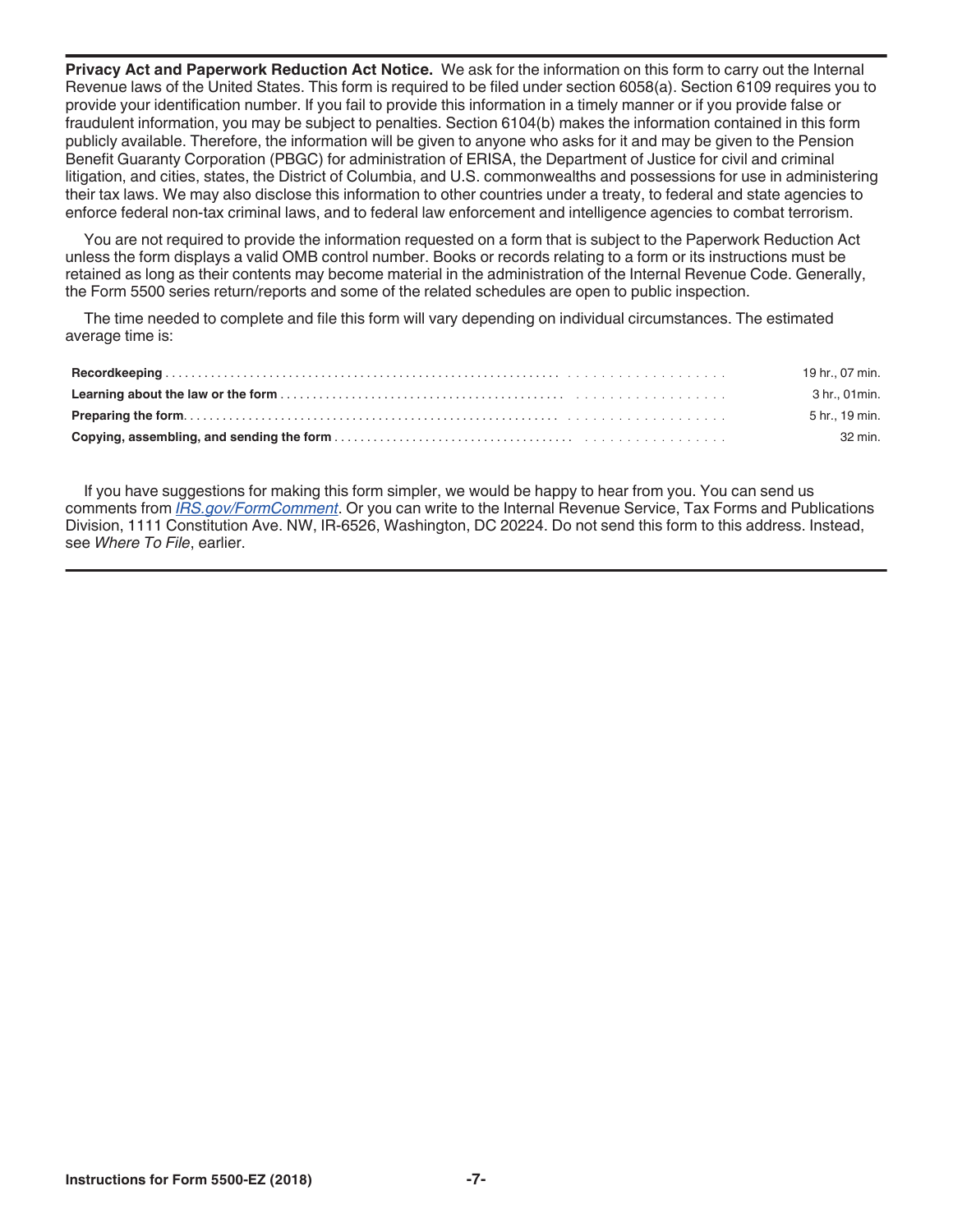#### **LIST OF PLAN CHARACTERISTICS CODES FOR LINE 8**

| <b>CODE</b>    | <b>Defined Benefit Pension Features</b>                                                                                                                                                                                                                                                                                                                                                                                                                                                                                                                                                                                                                                                                              |  |  |
|----------------|----------------------------------------------------------------------------------------------------------------------------------------------------------------------------------------------------------------------------------------------------------------------------------------------------------------------------------------------------------------------------------------------------------------------------------------------------------------------------------------------------------------------------------------------------------------------------------------------------------------------------------------------------------------------------------------------------------------------|--|--|
| 1A             | Benefits are primarily pay related.                                                                                                                                                                                                                                                                                                                                                                                                                                                                                                                                                                                                                                                                                  |  |  |
| 1B             | Benefits are primarily flat dollar (includes dollars per<br>year of service).                                                                                                                                                                                                                                                                                                                                                                                                                                                                                                                                                                                                                                        |  |  |
| 1 <sub>C</sub> | Cash balance or similar plan - Plan has a "cash<br>balance" formula. For this purpose, a "cash balance"<br>formula is a benefit formula in a defined benefit plan by<br>whatever name (for example, personal account plan,<br>pension equity plan, life cycle plan, cash account plan,<br>etc.) that rather than, or in addition to, expressing the<br>accrued benefit as a life annuity commencing at normal<br>retirement age, defines benefits for each employee in<br>terms more common to a defined contribution plan<br>such as a single sum distribution amount (for example,<br>10 percent of final average pay times years of service,<br>or the amount of the employee's hypothetical account<br>balance). |  |  |
| 1D             | Floor-offset plan - Plan benefits are subject to offset for<br>retirement benefits provided by an<br>employer-sponsored defined contribution plan.                                                                                                                                                                                                                                                                                                                                                                                                                                                                                                                                                                   |  |  |
| 1E             | Section 401(h) arrangement - Plan contains separate<br>accounts under section 401(h) to provide employee<br>health benefits.                                                                                                                                                                                                                                                                                                                                                                                                                                                                                                                                                                                         |  |  |
| 1F             | Section 414(k) arrangement - Benefits are based<br>partly on the balance of the separate account of the<br>participant (also include appropriate defined<br>contribution pension feature codes).                                                                                                                                                                                                                                                                                                                                                                                                                                                                                                                     |  |  |
| 11             | Frozen plan - As of the last day of the plan year, the<br>plan provides that no participant will get any new<br>benefit accrual (whether because of service or<br>compensation).                                                                                                                                                                                                                                                                                                                                                                                                                                                                                                                                     |  |  |
| <b>CODE</b>    | <b>Defined Contribution Pension Features</b>                                                                                                                                                                                                                                                                                                                                                                                                                                                                                                                                                                                                                                                                         |  |  |
| 2A             | Age/Service Weighted or New Comparability or Similar<br>Plan - Age/Service Weighted Plan: Allocations are<br>based on age, service, or age and service. New<br>Comparability or Similar Plan: Allocations are based on<br>participant classifications and a classification(s)<br>consists entirely or predominantly of highly<br>compensated employees; or the plan provides an<br>additional allocation rate on compensation above a<br>specified threshold, and the threshold or additional rate<br>exceeds the maximum threshold or rate allowed under<br>the permitted disparity rules of section 401(I).                                                                                                        |  |  |
| 2B             | Target benefit plan.                                                                                                                                                                                                                                                                                                                                                                                                                                                                                                                                                                                                                                                                                                 |  |  |
| 2C             | Money purchase (other than target benefit).                                                                                                                                                                                                                                                                                                                                                                                                                                                                                                                                                                                                                                                                          |  |  |

| 2D          | Offset plan - Plan benefits are subject to offset for<br>retirement benefits provided in another plan or<br>arrangement of the employer.                                                                                                                                                                                                                                                         |
|-------------|--------------------------------------------------------------------------------------------------------------------------------------------------------------------------------------------------------------------------------------------------------------------------------------------------------------------------------------------------------------------------------------------------|
| 2E          | Profit-sharing.                                                                                                                                                                                                                                                                                                                                                                                  |
| 2J          | Section 401(k) feature - A cash or deferred<br>arrangement described in section 401(k) that is part of<br>a qualified defined contribution plan that provides for<br>an election by employees to defer part of their<br>compensation or receive these amounts in cash.                                                                                                                           |
| 2K          | Section 401(m) arrangement - Employee contributions<br>are allocated to separate accounts under the plan or<br>employer contributions are based, in whole or in part,<br>on employee deferrals or contributions to the plan. Not<br>applicable if plan is 401(k) with only QNECs and/or<br>QMACs. Also not applicable if section 403(b)(1),<br>403(b)(7), or 408 arrangement/accounts annuities. |
| 2R          | Participant-directed brokerage accounts provided as<br>an investment option under the plan.                                                                                                                                                                                                                                                                                                      |
| 2S          | Plan provides for automatic enrollment in plan that has<br>elective contributions deducted from payroll.                                                                                                                                                                                                                                                                                         |
| 2T          | Total or partial participant-directed account plan - Plan<br>uses default investment account for participants who                                                                                                                                                                                                                                                                                |
|             | fail to direct assets in their account.                                                                                                                                                                                                                                                                                                                                                          |
| <b>CODE</b> | <b>Other Pension Benefit Features</b>                                                                                                                                                                                                                                                                                                                                                            |
| 3A          | Non-U.S. plan - Pension plan maintained outside the<br>United States primarily for nonresident aliens.                                                                                                                                                                                                                                                                                           |
| ЗB          | Plan covering self-employed individuals.                                                                                                                                                                                                                                                                                                                                                         |
| 3C          | Plan not intended to be qualified - A plan not intended<br>to be qualified under section 401, 403, or 408.                                                                                                                                                                                                                                                                                       |
| 3D          | Pre-approved pension plan - A pre-approved pension<br>plan under sections 401, 403(a), and 4975(e)(7) of the<br>Code that is subject to a favorable opinion letter from<br>the IRS.                                                                                                                                                                                                              |
| 3E          | A one-participant plan that satisfies minimum coverage<br>requirements of section 410(b) only when combined<br>with another plan of the employer.                                                                                                                                                                                                                                                |
| 3F          | Plan sponsor(s) received services of leased<br>employees, as defined in section 414(n), during the<br>plan year.                                                                                                                                                                                                                                                                                 |
| 3H          | Plan sponsor(s) is (are) a member(s) of a controlled<br>group (section 414(b), (c), or (m)).<br>U.S.-based plan that covers residents of Puerto Rico                                                                                                                                                                                                                                             |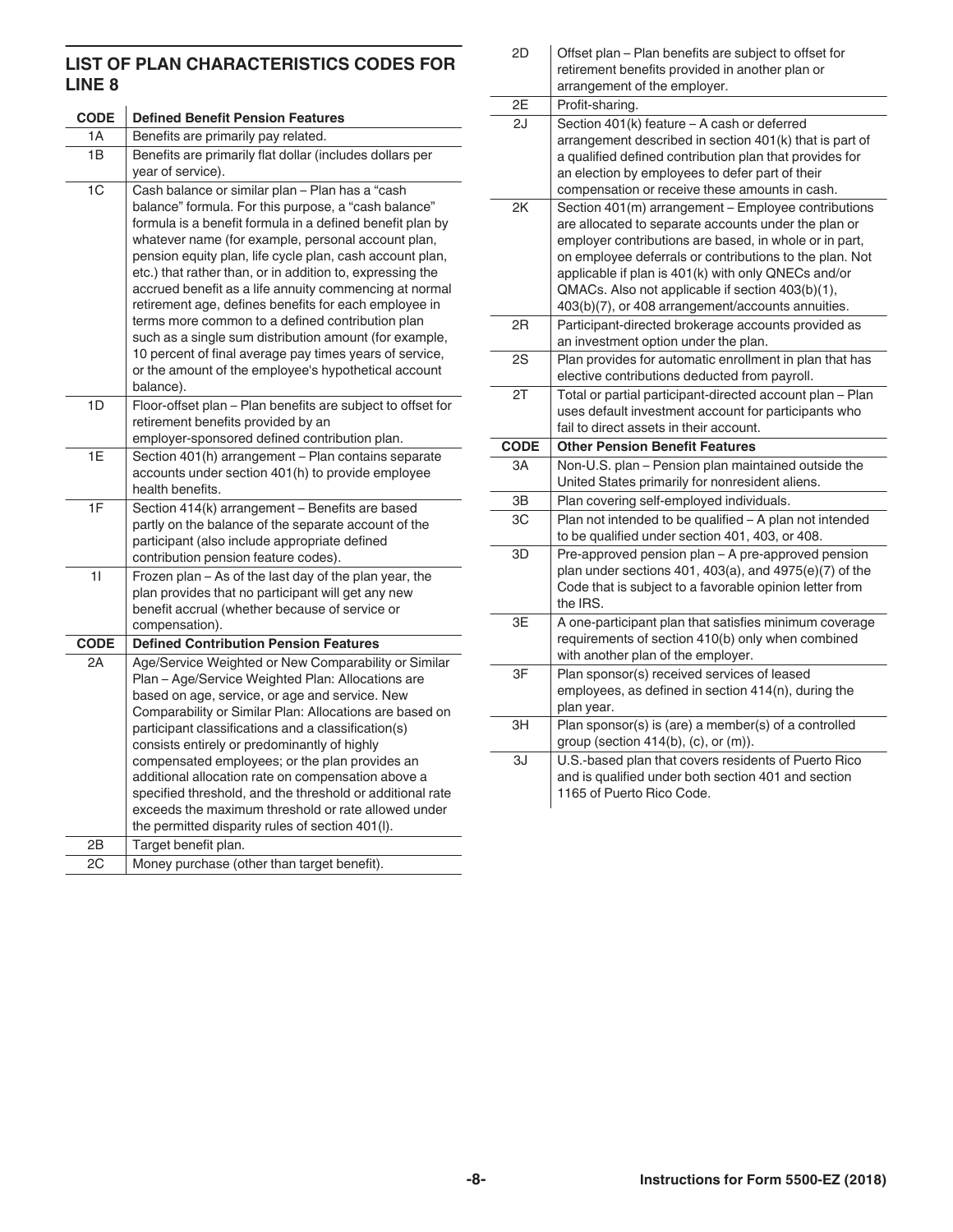#### **Forms 5500, 5500-SF, and 5500-EZ Codes for Principal Business Activity**

This list of principal business activities and their associated codes is designed to classify an enterprise by the type of activity in which it is engaged. These principal activity codes are based on the North American Industry Classification System.

424400 Grocery & Related Products

| <b>www.</b>                                                     |                                                                         |                                                                    |                                                                        |
|-----------------------------------------------------------------|-------------------------------------------------------------------------|--------------------------------------------------------------------|------------------------------------------------------------------------|
| <b>Agriculture, Forestry, Fishing</b>                           | <b>Specialty Trade Contractors</b>                                      | <b>Printing and Related Support</b><br><b>Activities</b>           | 333900 Other General Purpose<br>Machinery Mfg                          |
| and Hunting                                                     | 238100 Foundation, Structure, &<br><b>Building Exterior Contractors</b> | 323100 Printing & Related Support                                  | <b>Computer and Electronic Product</b>                                 |
| <b>Crop Production</b>                                          | (including framing carpentry,                                           | Activities                                                         | Manufacturing                                                          |
|                                                                 | masonry, glass, roofing, &                                              | <b>Petroleum and Coal Products</b>                                 | 334110 Computer & Peripheral                                           |
| 111100 Oilseed & Grain Farming                                  | siding)                                                                 | <b>Manufacturing</b>                                               | Equipment Mfg                                                          |
| 111210 Vegetable & Melon Farming<br>(including potatoes & yams) | 238210 Electrical Contractors<br>238220 Plumbing, Heating, &            | 324110 Petroleum Refineries<br>(including integrated)              | 334200 Communications Equipment<br>Mfg                                 |
| 111300 Fruit & Tree Nut Farming                                 | Air-Conditioning Contractors                                            | 324120 Asphalt Paving, Roofing, &                                  |                                                                        |
| 111400 Greenhouse, Nursery, &<br><b>Floriculture Production</b> | 238290 Other Building Equipment                                         | <b>Saturated Materials Mfg</b>                                     | 334310 Audio & Video Equipment<br>Mfa                                  |
| 111900 Other Crop Farming                                       | Contractors<br>238300 Building Finishing                                | 324190 Other Petroleum & Coal<br>Products Mfg                      | 334410 Semiconductor & Other<br>Electronic Component Mfg               |
| (including tobacco, cotton,<br>sugarcane, hay, peanut,          | Contractors (including                                                  | <b>Chemical Manufacturing</b>                                      | 334500 Navigational, Measuring,                                        |
| sugar beet, & all other crop                                    | drywall, insulation, painting,<br>wallcovering, flooring, tile, &       | 325100 Basic Chemical Mfg                                          | Electromedical, & Control                                              |
| farming)                                                        | finish carpentry)                                                       | 325200 Resin, Synthetic Rubber, &                                  | Instruments Mfg                                                        |
| <b>Animal Production</b>                                        | 238900 Other Specialty Trade                                            | Artificial & Synthetic Fibers &                                    | 334610 Manufacturing & Reproducing<br>Magnetic & Optical Media         |
| 112111 Beef Cattle Ranching &<br>Farming                        | Contractors (including site<br>preparation)                             | <b>Filaments Mfg</b><br>325300 Pesticide, Fertilizer, & Other      | Electrical Equipment, Appliance,                                       |
| 112112 Cattle Feedlots                                          |                                                                         | <b>Agricultural Chemical Mfg</b>                                   | and Component Manufacturing                                            |
| 112120 Dairy Cattle & Milk Production                           | <b>Manufacturing</b>                                                    | 325410<br><b>Pharmaceutical &amp; Medicine</b>                     | 335100 Electric Lighting Equipment                                     |
| 112210 Hog & Pig Farming                                        | <b>Food Manufacturing</b>                                               | Mfg                                                                | Mfg                                                                    |
| 112300 Poultry & Egg Production                                 | 311110 Animal Food Mfg                                                  | 325500 Paint, Coating, & Adhesive                                  | 335200 Major Household Appliance<br>Mfg                                |
| 112400 Sheep & Goat Farming                                     | 311200 Grain & Oilseed Milling                                          | Mfg                                                                |                                                                        |
| 112510 Aquaculture (including                                   | 311300 Sugar & Confectionery                                            | 325600 Soap, Cleaning Compound, &<br><b>Toilet Preparation Mfg</b> | 335310 Electrical Equipment Mfg<br>335900 Other Electrical Equipment & |
| shellfish & finfish farms &<br>hatcheries)                      | <b>Product Mfg</b><br>311400 Fruit & Vegetable Preserving               | 325900 Other Chemical Product &                                    | Component Mfg                                                          |
| 112900 Other Animal Production                                  | & Specialty Food Mfg                                                    | <b>Preparation Mfg</b>                                             | <b>Transportation Equipment</b><br>Manufacturing                       |
| <b>Forestry and Logging</b>                                     | 311500 Dairy Product Mfg                                                | <b>Plastics and Rubber Products</b><br>Manufacturing               | 336100 Motor Vehicle Mfg                                               |
| 113110 Timber Tract Operations                                  | 311610 Animal Slaughtering and                                          | 326100 Plastics Product Mfg                                        | 336210 Motor Vehicle Body & Trailer                                    |
| 113210 Forest Nurseries & Gathering                             | Processing                                                              | 326200 Rubber Product Mfg                                          | Mfg                                                                    |
| of Forest Products                                              | 311710 Seafood Product Preparation                                      | <b>Nonmetallic Mineral Product</b>                                 | 336300 Motor Vehicle Parts Mfg                                         |
| 113310 Logging                                                  | & Packaging                                                             | Manufacturing                                                      | 336410 Aerospace Product & Parts                                       |
| <b>Fishing, Hunting and Trapping</b>                            | 311800 Bakeries, Tortilla & Dry Pasta<br>Mfg                            | 327100 Clay Product & Refractory                                   | Mfg                                                                    |
| 114110 Fishing                                                  | 311900 Other Food Mfg (including                                        | Mfg                                                                | 336510 Railroad Rolling Stock Mfg                                      |
| 114210 Hunting & Trapping                                       | coffee, tea, flavorings &                                               | 327210 Glass & Glass Product Mfg                                   | 336610 Ship & Boat Building                                            |
| <b>Support Activities for Agriculture</b>                       | seasonings)                                                             | 327300 Cement & Concrete Product                                   | 336990 Other Transportation                                            |
| and Forestry                                                    | <b>Beverage and Tobacco Product</b>                                     | Mfg                                                                | <b>Equipment Mfg</b>                                                   |
| 115110 Support Activities for Crop                              | <b>Manufacturing</b>                                                    | 327400 Lime & Gypsum Product Mfg                                   | <b>Furniture and Related Product</b>                                   |
| Production (including cotton                                    | 312110 Soft Drink & Ice Mfg                                             | 327900 Other Nonmetallic Mineral                                   | Manufacturing                                                          |
| ginning, soil preparation,<br>planting, & cultivating)          | 312120 Breweries                                                        | <b>Product Mfg</b>                                                 | 337000 Furniture & Related Product<br>Manufacturing                    |
| 115210 Support Activities for Animal                            | 312130 Wineries                                                         | <b>Primary Metal Manufacturing</b>                                 | <b>Miscellaneous Manufacturing</b>                                     |
| Production                                                      | 312140 Distilleries                                                     | 331110 Iron & Steel Mills & Ferroalloy<br>Mfg                      | 339110 Medical Equipment &                                             |
| 115310 Support Activities for Forestry                          | 312200 Tobacco Manufacturing                                            | Steel Product Mfg from<br>331200                                   | Supplies Mfg                                                           |
| Mining                                                          | <b>Textile Mills and Textile Product</b><br>Mills                       | <b>Purchased Steel</b>                                             | 339900 Other Miscellaneous                                             |
|                                                                 | 313000 Textile Mills                                                    | 331310 Alumina & Aluminum                                          | Manufacturing                                                          |
| 211120 Crude Petroleum Extraction                               | 314000 Textile Product Mills                                            | Production & Processing                                            | <b>Wholesale Trade</b>                                                 |
| 211130 Natural Gas Extraction                                   | <b>Apparel Manufacturing</b>                                            | 331400 Nonferrous Metal (except                                    | <b>Merchant Wholesalers, Durable</b>                                   |
| 212110 Coal Mining<br>212200 Metal Ore Mining                   | 315100 Apparel Knitting Mills                                           | Aluminum) Production &<br>Processing                               | Goods                                                                  |
|                                                                 | 315210 Cut & Sew Apparel                                                | 331500 Foundries                                                   | 423100 Motor Vehicle & Motor                                           |
| 212310 Stone Mining & Quarrying<br>212320 Sand, Gravel, Clay, & | Contractors                                                             | <b>Fabricated Metal Product</b>                                    | Vehicle Parts & Supplies                                               |
| Ceramic & Refractory                                            | 315220 Men's & Boys' Cut & Sew                                          | Manufacturing                                                      | 423200 Furniture & Home Furnishings                                    |
| Minerals Mining & Quarrying                                     | Apparel Mtg                                                             | 332110 Forging & Stamping                                          | 423300 Lumber & Other Construction                                     |
| 212390 Other Nonmetallic Mineral                                | 315240 Women's, Girls' and Infants'                                     | 332210 Cutlery & Handtool Mfg                                      | Materials                                                              |
| Mining & Quarrying                                              | Cut & Sew Apparel Mfg<br>315280 Other Cut & Sew Apparel Mfg             | 332300 Architectural & Structural                                  | 423400 Professional & Commercial<br>Equipment & Supplies               |
| 213110 Support Activities for Mining                            | 315990 Apparel Accessories & Other                                      | Metals Mfg<br>332400 Boiler, Tank, & Shipping                      | 423500 Metals & Minerals (except                                       |
| <b>Utilities</b>                                                | Apparel Mfg                                                             | <b>Container Mfg</b>                                               | Petroleum)                                                             |
| 221100 Electric Power Generation,                               | <b>Leather and Allied Product</b>                                       | 332510 Hardware Mfg                                                | 423600 Household Appliances and<br>Electrical & Electronic Goods       |
| Transmission & Distribution<br>221210 Natural Gas Distribution  | Manufacturing                                                           | 332610 Spring & Wire Product Mfg                                   |                                                                        |
| 221300 Water, Sewage, & Other                                   | 316110 Leather & Hide Tanning &<br>Finishing                            | 332700 Machine Shops; Turned                                       | 423700 Hardware, Plumbing &<br>Heating Equipment &                     |
| Systems                                                         | 316210 Footwear Mfg (including                                          | Product; & Screw, Nut, & Bolt                                      | Supplies                                                               |
| 221500 Combination Gas and Electric                             | rubber & plastics)                                                      | Mfg<br>332810 Coating, Engraving, Heat                             | 423800 Machinery, Equipment, &<br>Supplies                             |
| <b>Construction</b>                                             | 316990 Other Leather & Allied<br><b>Product Mfg</b>                     | Treating, & Allied Activities                                      |                                                                        |
| <b>Construction of Buildings</b>                                |                                                                         | 332900 Other Fabricated Metal                                      | 423910 Sporting & Recreational<br>Goods & Supplies                     |
| 236110 Residential Building                                     | <b>Wood Product Manufacturing</b><br>321110 Sawmills & Wood             | <b>Product Mfg</b>                                                 | 423920 Toy & Hobby Goods &                                             |
| Construction                                                    | Preservation                                                            | <b>Machinery Manufacturing</b>                                     | <b>Supplies</b>                                                        |
| 236200 Nonresidential Building                                  | 321210 Veneer, Plywood, &                                               | 333100 Agriculture, Construction, &<br>Mining Machinery Mfg        | 423930 Recyclable Materials                                            |
| Construction                                                    | <b>Engineered Wood Product</b>                                          | 333200 Industrial Machinery Mfg                                    | 423940 Jewelry, Watches, Precious<br>Stones, & Precious Metals         |
| <b>Heavy and Civil Engineering</b>                              | Mfg                                                                     | 333310 Commercial & Service                                        | 423990 Other Miscellaneous Durable                                     |
| Construction                                                    | 321900 Other Wood Product Mfg                                           | <b>Industry Machinery Mfg</b>                                      | Goods                                                                  |
| 237100 Utility System Construction                              | <b>Paper Manufacturing</b>                                              | 333410 Ventilation, Heating,                                       | <b>Merchant Wholesalers, Nondurable</b>                                |
| 237210 Land Subdivision                                         | 322100 Pulp, Paper, & Paperboard<br>Mills                               | Air-Conditioning, &                                                | Goods                                                                  |
| 237310 Highway, Street, & Bridge<br>Construction                | 322200 Converted Paper Product Mfg                                      | <b>Commercial Refrigeration</b><br><b>Equipment Mfg</b>            | 424100 Paper & Paper Products                                          |
| 237990 Other Heavy & Civil                                      |                                                                         | 333510 Metalworking Machinery Mfg                                  | 424210 Drugs & Druggists' Sundries                                     |
| <b>Engineering Construction</b>                                 |                                                                         | 333610 Engine, Turbine & Power                                     | 424300 Apparel, Piece Goods, &                                         |
|                                                                 |                                                                         | <b>Transmission Equipment Mfg</b>                                  | <b>Notions</b>                                                         |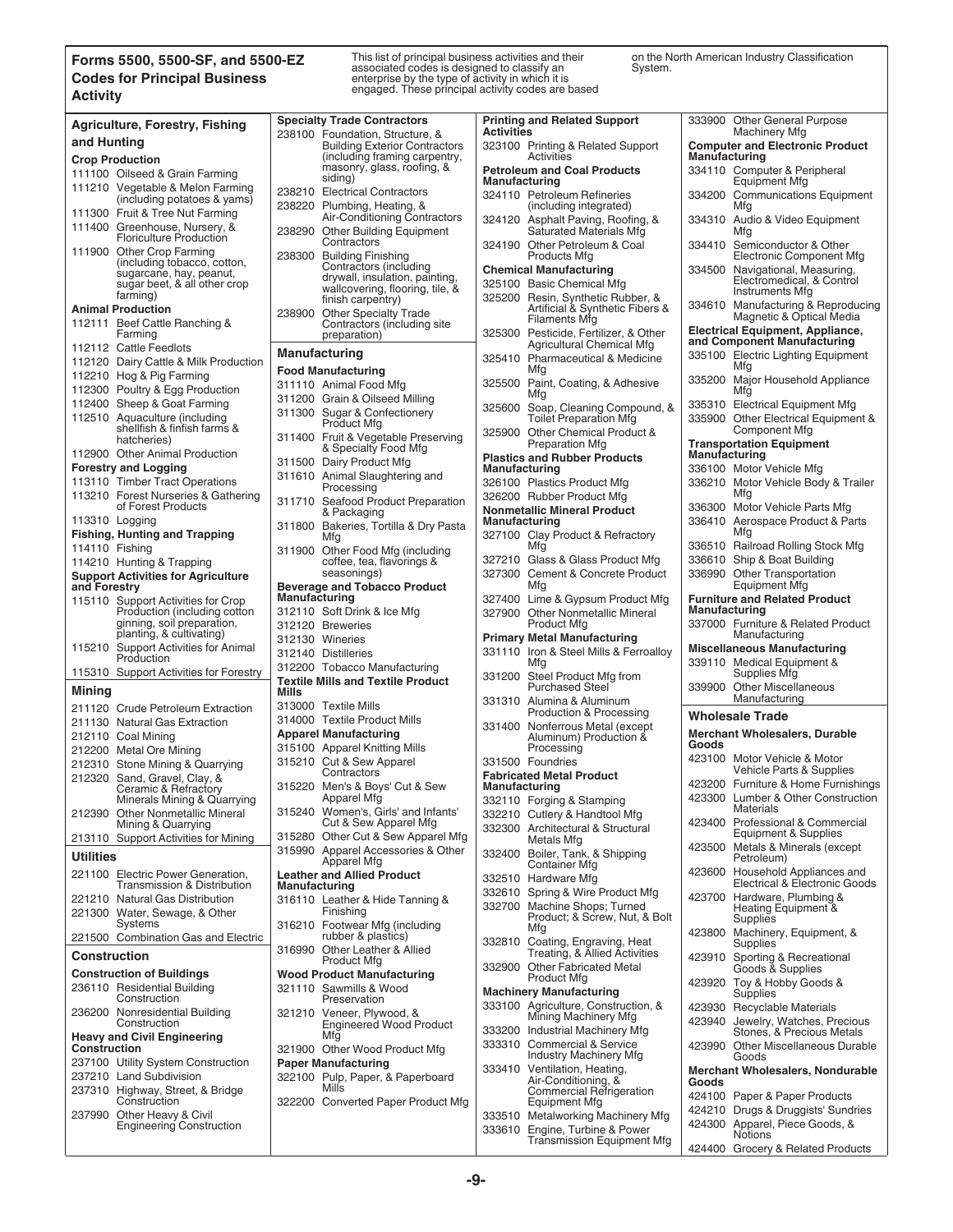#### **Forms 5500, 5500-SF, and 5500-EZ Codes for Principal Business Activity** *(Continued)*

| 424500              | <b>Farm Product Raw Materials</b>                       | 4482                 |
|---------------------|---------------------------------------------------------|----------------------|
| 424600              | <b>Chemical &amp; Allied Products</b>                   | 4483                 |
| 424700              | Petroleum & Petroleum                                   | 44832                |
|                     | Products                                                |                      |
|                     |                                                         |                      |
| 424800              | Beer, Wine, & Distilled<br><b>Alcoholic Beverages</b>   | Sport<br><b>Musi</b> |
|                     |                                                         |                      |
| 424910              | <b>Farm Supplies</b>                                    | 4511                 |
| 424920              | Books, Periodicals, &                                   | 45112                |
|                     | Newspapers                                              | 4511:                |
| 424930              | Flower, Nursery Stock, &<br>Florists' Supplies          |                      |
|                     |                                                         | 45114                |
| 424940              | <b>Tobacco &amp; Tobacco Products</b>                   |                      |
| 424950              | Paint, Varnish, & Supplies                              | 4512                 |
| 424990              | <b>Other Miscellaneous</b>                              | 4512                 |
|                     | Nondurable Goods                                        | Gene                 |
|                     | <b>Wholesale Electronic Markets and</b>                 | 45220                |
|                     | <b>Agents and Brokers</b>                               | 4523                 |
| 425110              | <b>Business to Business</b>                             |                      |
|                     | <b>Electronic Markets</b>                               |                      |
| 425120              | Wholesale Trade Agents &                                | 4529                 |
|                     | <b>Brokers</b>                                          |                      |
| <b>Retail Trade</b> |                                                         | <b>Misco</b>         |
|                     |                                                         |                      |
|                     | <b>Motor Vehicle and Parts Dealers</b>                  | 4531                 |
| 441110              | <b>New Car Dealers</b>                                  | 4532                 |
| 441120              | <b>Used Car Dealers</b>                                 |                      |
| 441210              | <b>Recreational Vehicle Dealers</b>                     | 4532                 |
| 441222              |                                                         |                      |
|                     | <b>Boat Dealers</b>                                     | 4533                 |
| 441228              | Motorcycle, ATV, and All<br>Other Motor Vehicle Dealers | 4539                 |
|                     |                                                         | 45392                |
| 441300              | Automotive Parts,                                       | 4539                 |
|                     | Accessories, & Tire Stores                              |                      |
|                     | <b>Furniture and Home Furnishings</b>                   | 4539                 |
| Stores              |                                                         |                      |
| 442110              | <b>Furniture Stores</b>                                 |                      |
| 442210              | <b>Floor Covering Stores</b>                            | <b>Nons</b>          |
| 442291              | <b>Window Treatment Stores</b>                          | 4541                 |
| 442299              | All Other Home Furnishings                              |                      |
|                     | Stores                                                  | 4542                 |
|                     | <b>Electronics and Appliance Stores</b>                 | 4543                 |
| 443141              | <b>Household Appliance Stores</b>                       |                      |
| 443142              | <b>Electronics Stores (including</b>                    |                      |
|                     | Audio, Video, Computer, and                             | 4543                 |
|                     | Camera Stores)                                          |                      |
|                     | <b>Building Material and Garden</b>                     |                      |
|                     | <b>Equipment and Supplies Dealers</b>                   |                      |
|                     | 444110 Home Centers                                     |                      |
| 444120              | Paint & Wallpaper Stores                                |                      |
| 444130              | <b>Hardware Stores</b>                                  |                      |
| 444190              |                                                         | Tran                 |
|                     | <b>Other Building Material</b><br><b>Dealers</b>        | Ward                 |
|                     |                                                         |                      |
| 444200              | Lawn & Garden Equipment &                               | Air, F               |
|                     | Supplies Stores                                         | 4810                 |
|                     | <b>Food and Beverage Stores</b>                         | 48211                |
| 445110              | Supermarkets & Other                                    | 4830                 |
|                     | Grocery (except<br>Convenience) Stores                  | Trucl                |
|                     |                                                         | 4841                 |
| 445120              | <b>Convenience Stores</b>                               |                      |
| 445210              | <b>Meat Markets</b>                                     | 48412                |
| 445220              | Fish & Seafood Markets                                  |                      |
| 445230              | Fruit & Vegetable Markets                               | 4842                 |
| 445291              | <b>Baked Goods Stores</b>                               | Trans                |
| 445292              | Confectionery & Nut Stores                              | Trans                |
| 445299              | All Other Specialty Food                                | 4851                 |
|                     | <b>Stores</b>                                           |                      |
| 445310              | Beer, Wine, & Liquor Stores                             | 4852                 |
|                     | <b>Health and Personal Care Stores</b>                  |                      |
|                     |                                                         | 4853                 |
| 446110              | Pharmacies & Drug Stores                                | 4853                 |
| 446120              | Cosmetics, Beauty Supplies,<br>& Perfume Stores         | 4854                 |
|                     |                                                         |                      |
| 446130              | <b>Optical Goods Stores</b>                             | 4855                 |
| 446190              | Other Health & Personal Care                            | 4859                 |
|                     | <b>Stores</b>                                           |                      |
|                     | <b>Gasoline Stations</b>                                | Pipel                |
| 447100              | <b>Gasoline Stations (including</b>                     | 4860                 |
|                     | convenience stores with gas)                            | Scen                 |
|                     | <b>Clothing and Clothing Accessories</b>                | Trans                |
| Stores              |                                                         | 4870                 |
| 448110              | Men's Clothing Stores                                   |                      |
|                     |                                                         |                      |
| 448120              | <b>Women's Clothing Stores</b>                          | Supp                 |
| 448130              | Children's & Infants' Clothing                          | Trans                |
|                     | Stores                                                  | 4881                 |
| 448140              | <b>Family Clothing Stores</b>                           |                      |

448190 Other Clothing Stores

| 448210                             | <b>Shoe Stores</b>                                                                        | 488300                     |
|------------------------------------|-------------------------------------------------------------------------------------------|----------------------------|
| 448310                             | <b>Jewelry Stores</b>                                                                     | 488410                     |
| 448320                             | Luggage & Leather Goods<br>Stores                                                         | 488490                     |
| <b>Music Stores</b>                | Sporting Goods, Hobby, Book, and                                                          | 488510                     |
| 451110<br>451120                   | <b>Sporting Goods Stores</b><br>Hobby, Toy, & Game Stores                                 | 488990                     |
| 451130                             | Sewing, Needlework, & Piece<br><b>Goods Stores</b>                                        | <b>Couriers</b>            |
| 451140                             | Musical Instrument &<br>Supplies Stores                                                   | 492110<br>492210           |
| 451211                             | <b>Book Stores</b>                                                                        | Warehou                    |
| 451212                             | <b>News Dealers &amp; Newsstands</b>                                                      | 493100                     |
| 452200                             | <b>General Merchandise Stores</b>                                                         |                            |
| 452300                             | <b>Department Stores</b><br>General Merchandise Stores,<br>incl. Warehouse Clubs &        |                            |
| 452900                             | Supercenters<br><b>Other General Merchandise</b>                                          | Informa<br><b>Publishi</b> |
|                                    | <b>Stores</b><br><b>Miscellaneous Store Retailers</b>                                     | Internet)<br>511110        |
| 453110                             | <b>Florists</b>                                                                           | 511120                     |
| 453210                             | Office Supplies & Stationery                                                              | 511130                     |
| 453220                             | Stores<br>Gift, Novelty, & Souvenir                                                       | 511140                     |
|                                    | Stores                                                                                    | 511190                     |
| 453310                             | <b>Used Merchandise Stores</b>                                                            | 511210                     |
| 453910                             | Pet & Pet Supplies Stores                                                                 | <b>Motion P</b>            |
| 453920<br>453930                   | <b>Art Dealers</b><br>Manufactured (Mobile) Home                                          | <b>Recordir</b>            |
|                                    | Dealers                                                                                   | 512100                     |
| 453990                             | All Other Miscellaneous Store                                                             | 512200                     |
|                                    | Retailers (including tobacco,<br>candle, & trophy shops)                                  | <b>Broadca</b>             |
|                                    | <b>Nonstore Retailers</b>                                                                 | 515100                     |
| 454110                             | Electronic Shopping &<br>Mail-Order Houses                                                | 515210                     |
| 454210                             | <b>Vending Machine Operators</b>                                                          |                            |
| 454310                             | Fuel dealers (including<br>Heating Oil and Liquefied<br>Petroleum)                        | <b>Telecom</b><br>517000   |
| 454390                             | <b>Other Direct Selling</b>                                                               |                            |
|                                    | Establishments (including<br>door-to-door retailing, frozen<br>food plan providers, party |                            |
|                                    | plan merchandisers, &<br>coffee-break service                                             | Data Pro                   |
|                                    | providers)                                                                                | 518210                     |
|                                    | <b>Transportation and</b>                                                                 | <b>Other Inf</b>           |
| Warehousing                        |                                                                                           | 519100                     |
|                                    | Air, Rail, and Water Transportation                                                       |                            |
|                                    | 481000 Air Transportation<br>482110 Rail Transportation                                   |                            |
|                                    | 483000 Water Transportation                                                               | <b>Finance</b>             |
|                                    | <b>Truck Transportation</b>                                                               |                            |
| 484110                             | General Freight Trucking,                                                                 | <b>Deposito</b><br>522110  |
|                                    | Local                                                                                     | 522120                     |
| 484120                             | General Freight Trucking,<br>Long-distance                                                | 522130                     |
| 484200                             | Specialized Freight Trucking                                                              | 522190                     |
| <b>Transportation</b>              | <b>Transit and Ground Passenger</b>                                                       | Nondepo                    |
| 485110                             | <b>Urban Transit Systems</b>                                                              | Intermed                   |
| 485210                             | Interurban & Rural Bus                                                                    | 522210                     |
|                                    | Transportation                                                                            | 522220                     |
| 485310                             | <b>Taxi Service</b>                                                                       | 522291                     |
| 485320                             | <b>Limousine Service</b>                                                                  | 522292                     |
| 485410                             | School & Employee Bus<br>Transportation                                                   |                            |
| 485510                             | <b>Charter Bus Industry</b>                                                               | 522293<br>522294           |
| 485990                             | Other Transit & Ground<br>Passenger Transportation                                        | 522298                     |
|                                    | <b>Pipeline Transportation</b>                                                            | <b>Activities</b>          |
|                                    |                                                                                           |                            |
|                                    | 486000 Pipeline Transportation                                                            | Intermec                   |
|                                    | <b>Scenic &amp; Sightseeing</b>                                                           | 522300                     |
| Transportation                     | 487000 Scenic & Sightseeing                                                               |                            |
|                                    | Transportation<br><b>Support Activities for</b>                                           | Securitie                  |
|                                    |                                                                                           | and Othe                   |
|                                    | Support Activities for Air<br>Transportation                                              | and Rela<br>523110         |
| Transportation<br>488100<br>488210 | <b>Support Activities for Rail</b><br>Transportation                                      | 523120                     |

|                    | 488300 Support Activities for Water<br>Transportation                                                |                    | 523130 Commodity Contracts<br>Dealing                                                          |
|--------------------|------------------------------------------------------------------------------------------------------|--------------------|------------------------------------------------------------------------------------------------|
|                    | 488410 Motor Vehicle Towing                                                                          | 523140             | <b>Commodity Contracts</b>                                                                     |
|                    | 488490 Other Support Activities for<br>Road Transportation                                           |                    | <b>Brokerage</b><br>523210 Securities & Commodity                                              |
|                    | 488510 Freight Transportation<br>Arrangement                                                         | 523900             | Exchanges<br>Other Financial Investment                                                        |
|                    | 488990 Other Support Activities for<br>Transportation                                                |                    | Activities (including portfolio<br>management & investment<br>advice)                          |
|                    | <b>Couriers and Messengers</b>                                                                       |                    | <b>Insurance Carriers and Related</b>                                                          |
|                    | 492110 Couriers<br>492210 Local Messengers & Local                                                   | Activities         |                                                                                                |
|                    | Delivery<br><b>Warehousing and Storage</b>                                                           |                    | 524130 Reinsurance Carriers<br>524140 Direct Life, Health, & Medical                           |
|                    | 493100 Warehousing & Storage<br>(except lessors of                                                   | 524150             | <b>Insurance Carriers</b><br>Direct Insurance (except Life,                                    |
|                    | miniwarehouses &<br>self-storage units)                                                              |                    | Health & Medical) Carriers<br>524210 Insurance Agencies &                                      |
| <b>Information</b> |                                                                                                      |                    | <b>Brokerages</b><br>524290 Other Insurance Related                                            |
| Internet)          | <b>Publishing Industries (except</b>                                                                 |                    | Activities (including<br>third-party administration of                                         |
|                    | 511110 Newspaper Publishers                                                                          |                    | insurance and pension funds)<br><b>Funds, Trusts, and Other Financial</b>                      |
|                    | 511120 Periodical Publishers                                                                         | <b>Vehicles</b>    |                                                                                                |
|                    | 511130 Book Publishers                                                                               |                    | 525100 Insurance & Employee                                                                    |
|                    | 511140 Directory & Mailing List<br>Publishers                                                        | 525910             | Benefit Funds<br>Open-End Investment Funds                                                     |
|                    | 511190 Other Publishers<br>511210 Software Publishers                                                |                    | (Form 1120-RIC)<br>525920 Trusts, Estates, & Agency                                            |
|                    | <b>Motion Picture and Sound</b>                                                                      |                    | Accounts                                                                                       |
|                    | <b>Recording Industries</b><br>512100 Motion Picture & Video<br>Industries (except video             | 525990             | <b>Other Financial Vehicles</b><br>(including mortgage REITs &<br>closed-end investment funds) |
|                    | rental)                                                                                              |                    | "Offices of Bank Holding Companies"                                                            |
|                    | 512200 Sound Recording Industries                                                                    |                    | and "Offices of Other Holding<br>Companies" are located under                                  |
|                    | <b>Broadcasting (except Internet)</b><br>515100 Radio & Television                                   |                    | <b>Management of Companies</b><br>(Holding Companies).                                         |
|                    | <b>Broadcasting</b><br>515210 Cable & Other Subscription                                             |                    | <b>Real Estate and Rental and</b>                                                              |
|                    | Programming<br>Telecommunications                                                                    | Leasing            |                                                                                                |
|                    | 517000 Telecommunications                                                                            | <b>Real Estate</b> |                                                                                                |
|                    | (including paging, cellular,                                                                         |                    | 531110 Lessors of Residential                                                                  |
|                    | satellite, cable & other                                                                             |                    | <b>Buildings &amp; Dwellings</b>                                                               |
|                    | program distribution,<br>resellers, other<br>telecommunications, &                                   |                    | (including equity REITs)<br>531120 Lessors of Nonresidential                                   |
|                    | Internet service providers)                                                                          |                    | Buildings (except<br>Miniwarehouses) (including                                                |
|                    | <b>Data Processing Services</b><br>518210 Data Processing, Hosting, &                                |                    | equity REITs)<br>531130 Lessors of Miniwarehouses &                                            |
|                    | <b>Related Services</b>                                                                              |                    | Self-Storage Units (including                                                                  |
|                    | <b>Other Information Services</b>                                                                    | 531190             | equity REITs)<br>Lessors of Other Real Estate                                                  |
|                    | 519100 Other Information Services<br>(including news syndicates,<br>libraries, Internet publishing & |                    | Property (including equity<br>REIT <sub>s</sub> )                                              |
|                    | broadcasting)                                                                                        |                    | 531210 Offices of Real Estate Agents<br>& Brokers                                              |
|                    | <b>Finance and Insurance</b>                                                                         |                    | 531310 Real Estate Property                                                                    |
|                    | <b>Depository Credit Intermediation</b>                                                              |                    | Managers                                                                                       |
|                    | 522110 Commercial Banking<br>522120 Savings Institutions                                             |                    | 531320 Offices of Real Estate<br>Appraisers                                                    |
|                    | 522130 Credit Unions                                                                                 |                    | 531390 Other Activities Related to<br><b>Real Estate</b>                                       |
|                    | 522190 Other Depository Credit                                                                       |                    | <b>Rental and Leasing Services</b>                                                             |
| Intermediation     | Intermediation<br><b>Nondepository Credit</b>                                                        |                    | 532100 Automotive Equipment Rental<br>& Leasing                                                |
|                    | 522210 Credit Card Issuing                                                                           |                    | 532210 Consumer Electronics &                                                                  |
|                    | 522220 Sales Financing                                                                               |                    | Appliances Rental                                                                              |
|                    | 522291 Consumer Lending                                                                              | 532281             | Formal Wear & Costume<br>Rental                                                                |
|                    | 522292 Real Estate Credit (including<br>mortgage bankers &<br>originators)                           |                    | 532282 Video Tape & Disc Rental<br>532283 Home health Equipment                                |
|                    | 522293 International Trade Financing                                                                 |                    | Rental                                                                                         |
|                    | 522294 Secondary Market Financing<br>522298 All Other Nondepository                                  |                    | 532284 Recreational Goods Rental<br>532289 All Other Consumer Goods                            |
|                    | Credit Intermediation                                                                                |                    | Rental<br>532310 General Rental Centers                                                        |
| Intermediation     | <b>Activities Related to Credit</b>                                                                  |                    | 532400 Commercial & Industrial                                                                 |
|                    | 522300 Activities Related to Credit                                                                  |                    | Machinery & Equipment<br>Rental & Leasing                                                      |
|                    | Intermediation (including loan<br>brokers, check clearing, &                                         |                    | <b>Lessors of Nonfinancial Intangible</b><br>Assets (except copyrighted works)                 |
|                    | money transmitting)<br><b>Securities, Commodity Contracts,</b>                                       |                    | 533110 Lessors of Nonfinancial                                                                 |
|                    | and Other Financial Investments<br>and Related Activities                                            |                    | Intangible Assets (except<br>copyrighted works)                                                |
|                    | 523110 Investment Banking &<br><b>Securities Dealing</b>                                             |                    |                                                                                                |